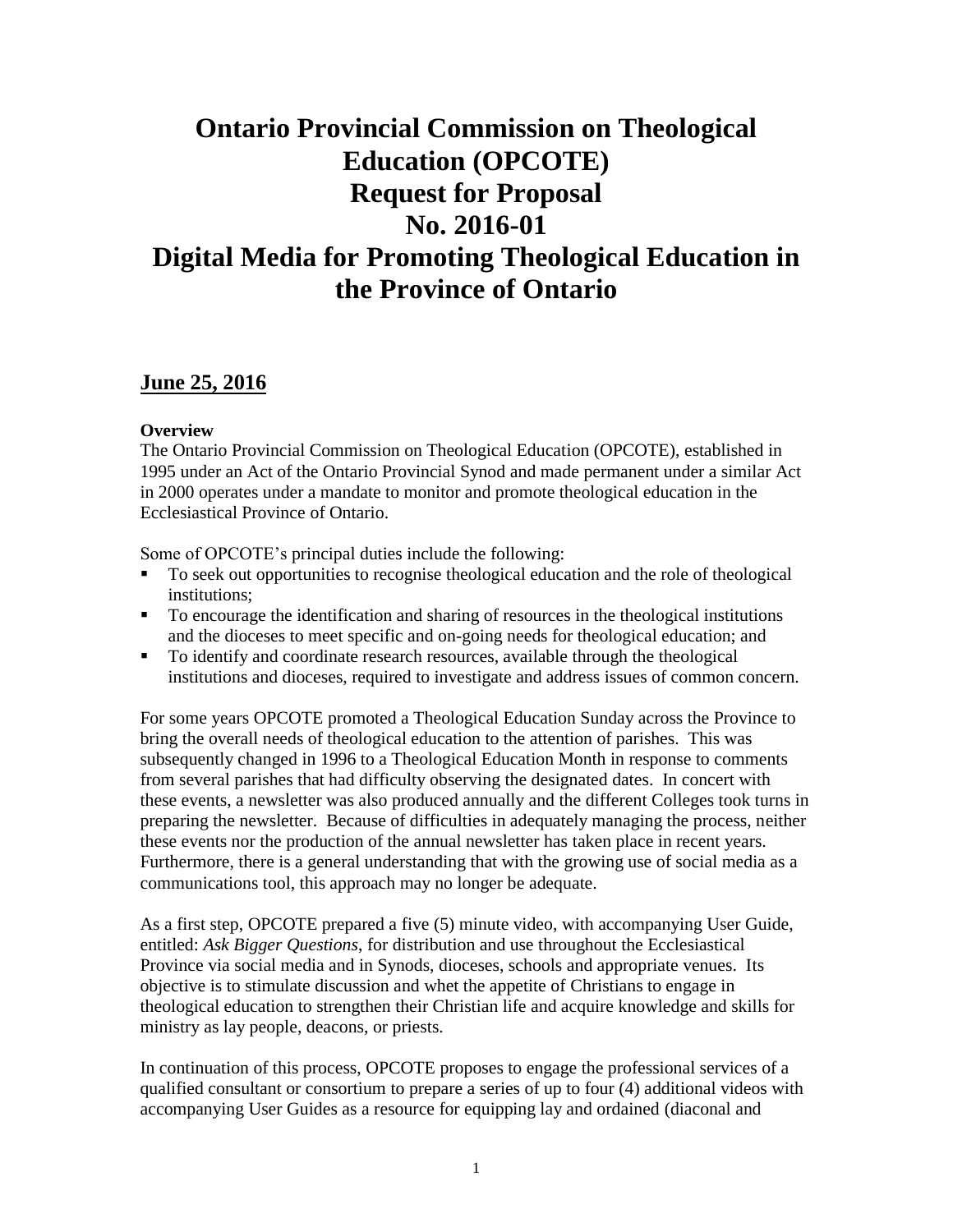priestly) ministries and encouraging Christians to engage in questions and equip themselves for lay and ordained ministries of general theological interest.

The proposed videos and User Guides will assist OPCOTE and Provincial Synod to meet its mandate of promoting theological education in the Ecclesiastical Province of Ontario and, at the same time, provide a useful resource that has wide application in all the dioceses.

#### **Scope of Assignment**

For the purpose of this proposal, the following Anglican and Lutheran schools will be represented, namely:

- Anglican Studies Program/Études Anglicanes, Université Saint-Paul University, Ottawa; Canterbury College, University of Windsor;
- Faculty of Divinity, Trinity College, University of Toronto;
- Faculty of Theology, Huron University College, London;
- Mahmow Kiskinuhumahsohtaw, Diocese of Moosonee, Cochrane;
- Renison Institute of Ministry, Renison University College, Waterloo;
- School of Theology, Thorneloe University, Sudbury;
- Waterloo Lutheran Seminary, Waterloo; and
- Wycliffe College, Toronto.

The successful Applicant will be expected to engage each of these institutions<sup>1</sup> to determine and interview suitable candidates as well as collaborate with institutional support staff using on-site video recording facilities for preparing the proposed videos.

Topics for inclusion in videos would be designed to inform viewers of opportunities at the theological institutions focussing on those who are in the early stages of their discernment, those already pursuing postulancy in diaconal and priestly ministries, those preparing for specialized lay ministries and those who wish to pursue theological studies for general interest.

The videos could include specialty areas offered by some institutions. Examples might include:

- The Wellness Project that is centred at Wycliffe College;
- The Pastoral Theology program offered by St. Paul University;
- The Aboriginal program also offered by Wycliffe College; and
- The New Testament studies and on-site practicum in the Holy Land offered by Trinity College.

Other areas for consideration might also include programs on Clinical Psychotherapy for chaplaincy applicants in health care as well as the military.

Determination of the level of detail required for the video content will be part of the initial phase. In that regard, consultations with OPCOTE institutional members will assist in defining and identifying resources for project implementation. This will help to ensure that all institutional stakeholders are fully engaged in this work.

 $\overline{a}$ 

 $<sup>1</sup>$  A list of contacts at each institution will be available at project initiation.</sup>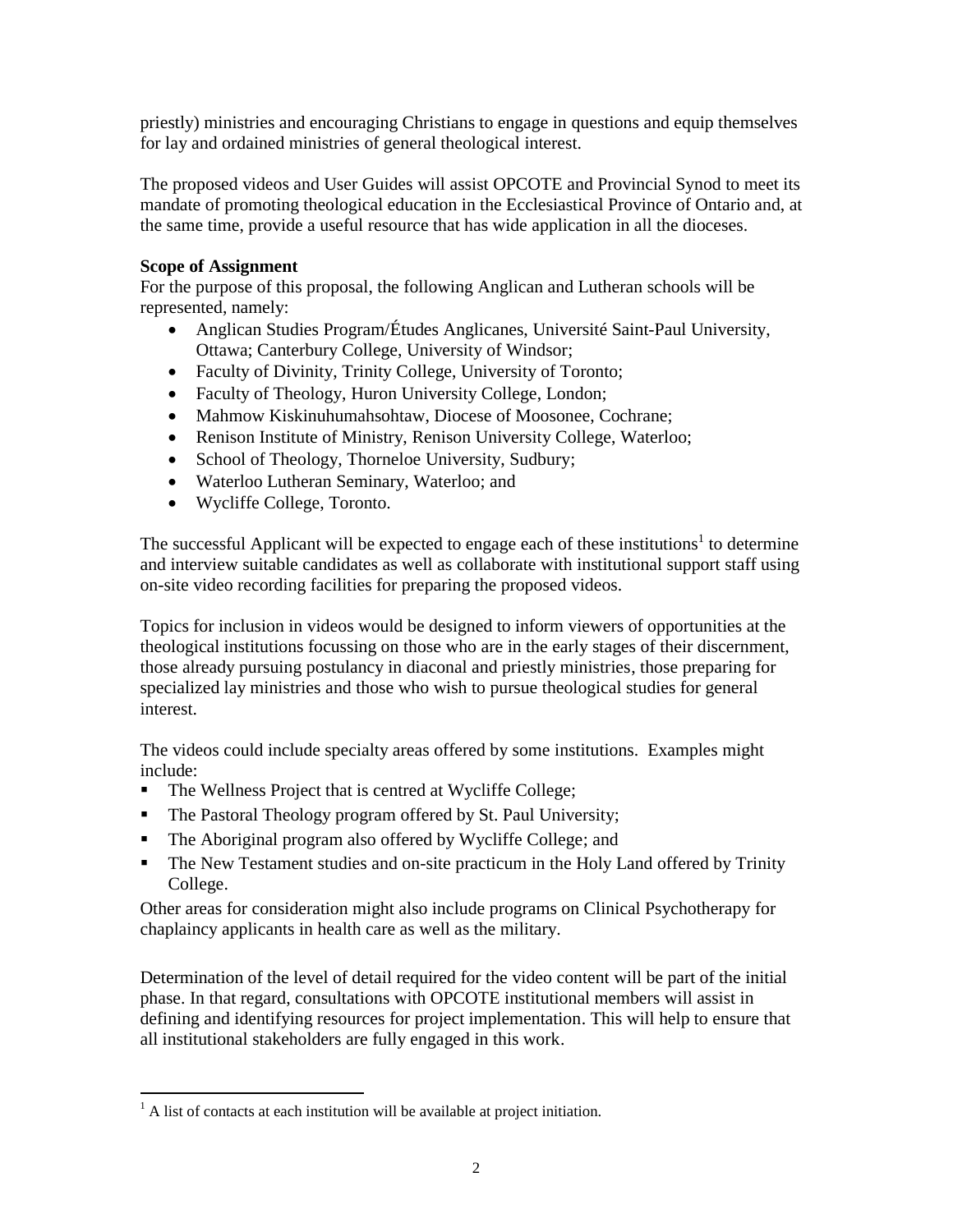It is expected that the video recording, editing and final production will follow a systematic and collaborative approach to ensure a high quality, professional product, with full *buy-in* from the nine (9) institutions/programmes and stakeholders from all dioceses in the Province that have an interest in the proposed project (collectively referred to as 'interested parties').

The next phase of this work will be the preparation of a User Guide for each video. This work will also include consultations with the OPCOTE Working Group and OPCOTE institutional members to ensure the correct *messaging*. This phase will also include the development of a marketing strategy for the dissemination of these videos to the dioceses in the Ecclesiastical Province.

The marketing strategy should include:

- A survey of dioceses and institutions as to the best means of marketing and distribution of the videos and User Guides;
- Identification of websites both for archival purposes and also for routine accessibility;
- Best approaches for making the videos and guides accessible to potential users.

### **OPCOTE Consultation and Institutional Participation**

OPCOTE is committed to consultation involving two-way communication with the interested parties that have an interest in the proposed project. One purpose of consultation is to raise awareness and understanding about the proposed project and to receive comments for consideration in order to make better, more informed decisions about the proposed project. The successful proponent will assist OPCOTE in ensuring that interested parties are provided with opportunities to participate in the implementation of the proposed project.

The successful proponent will be expected to provide their own video recording equipment and editing facilities, although it is anticipated that support in terms of video recording facilities and human resources will be provided by some of the institutions. Notwithstanding, the final edit and compilation of the videos will be the responsibility of the proponent as well as the preparation of the User Guides and the marketing strategy for dissemination of these videos to the dioceses. Although not mandatory, the proponent will be requested to ensure, wherever possible, that the videos are in compliance with Accessibility for Ontarians with Disabilities Act, 2005 standards.

The successful proponent will work closely with OPCOTE's Working Group on this project and develop, coordinate and participate in an overall consultation process. OPCOTE anticipates this process will include presentations, electronic mail correspondence, questionnaires, information panels and other methods to provide information and facilitate the receipt of comments about the proposed project.

#### **Reporting**

The successful proponent will provide up to four (4) preliminary videos and associated User Guides as well as a marketing plan for dissemination of these videos to all the dioceses in the Ecclesiastical Province.

Following due consideration of all comments received by OPCOTE and institutional representatives, the successful proponent will produce the final videos and User Guides and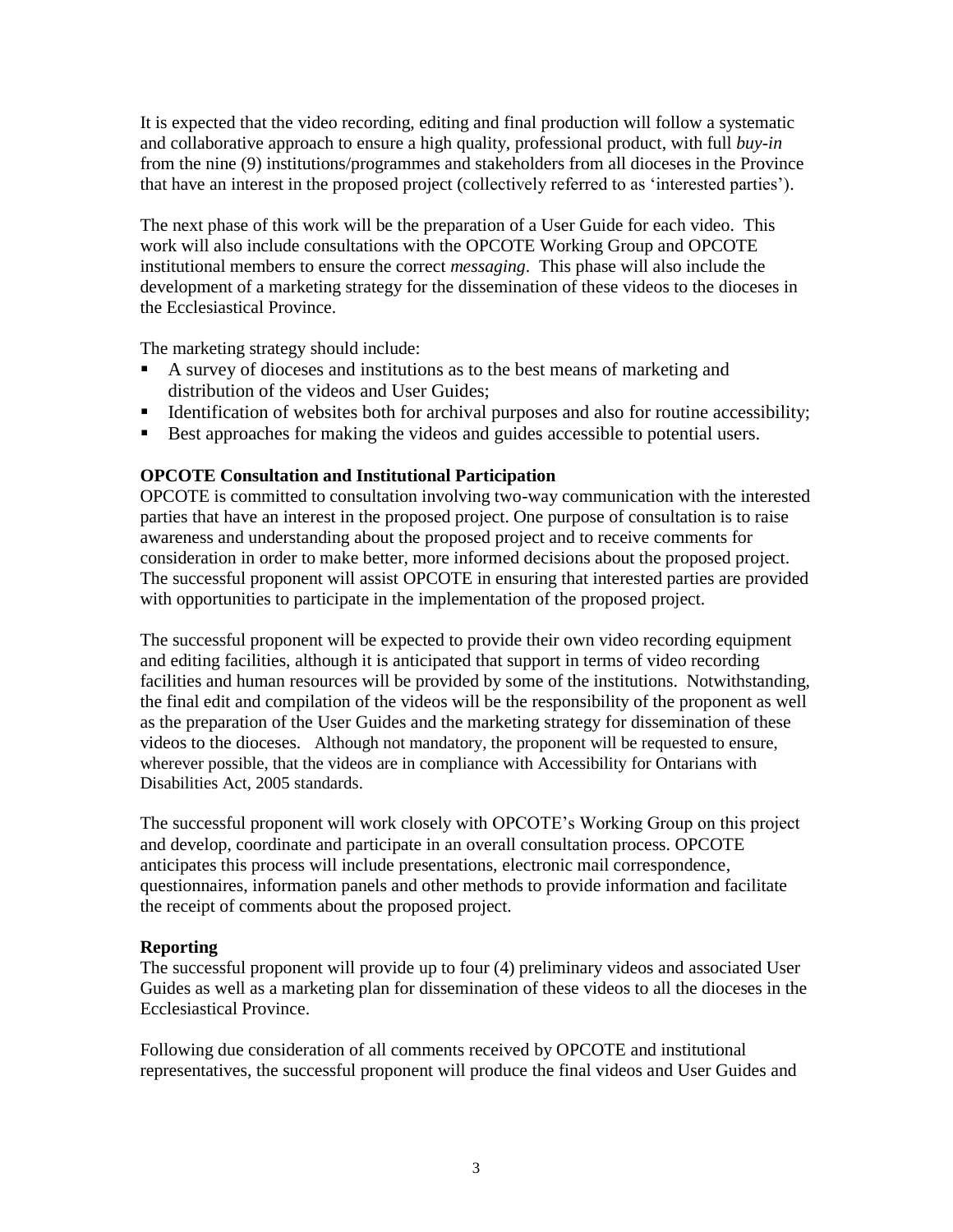initiate elements of the marketing plan for dissemination of the videos and User Guides to the dioceses.

#### **Budget**

An upper limit of \$21,000, which includes HST, has been allocated for completion of all the tasks and the deliverables for this project.

#### **Information Session for Proponents**

To further describe the assignment, an information session is planned to be held at a suitable location in Toronto at the date and time indicated in the Schedule. The presentation may be followed by a brief review of the preliminary video, *Ask Bigger Questions*, and associated User Guide that are intended to serve as an introduction for this work.

#### **Consultant Qualifications**

To carry out the work described above, OPCOTE believes that the successful consultant needs to have the following knowledge, skills and experience:

- A foundation in theological education;
- **Familiarity with one or more of the eight (8) theological institutions in the Province;**
- **Proven expertise in video recording, dubbing and editing;**
- Experience and expertise in collaborative planning and meaningful engagement with stakeholders;
- A good understanding of marketing approaches using social media; and
- Adequate equipment and resources to complete the assignment within the anticipated timeline.

#### **Schedule**

OPCOTE expects that the proposed project would be conducted and completed over the course of 15 months.

Please note the following key dates: Release of Request for Proposal 2016-06-25 Information session 2016-07-12 Submission of Proposals - Closing Date 2016-09-07 Selection of Successful Proponent 2016-11-15

#### **Submission Requirements**

Proposals are required to address the following selection criteria:

- 1) Statement of qualifications for the principal proponent and any supporting members;
- 2) Details of direct experience with video recording for institutions and/or related professional services as well as social media marketing. Minimum of 2 client references, noting a senior contact person and telephone number; and
- 3) Professional credentials, capabilities, other relevant experience and billing rates.
- 4) Proposed approach outlining process, schedule and resources;
- 5) Description of the proposed consultative program including timelines;
- 6) Identification of deliverables, including the type of recommendations to be provided.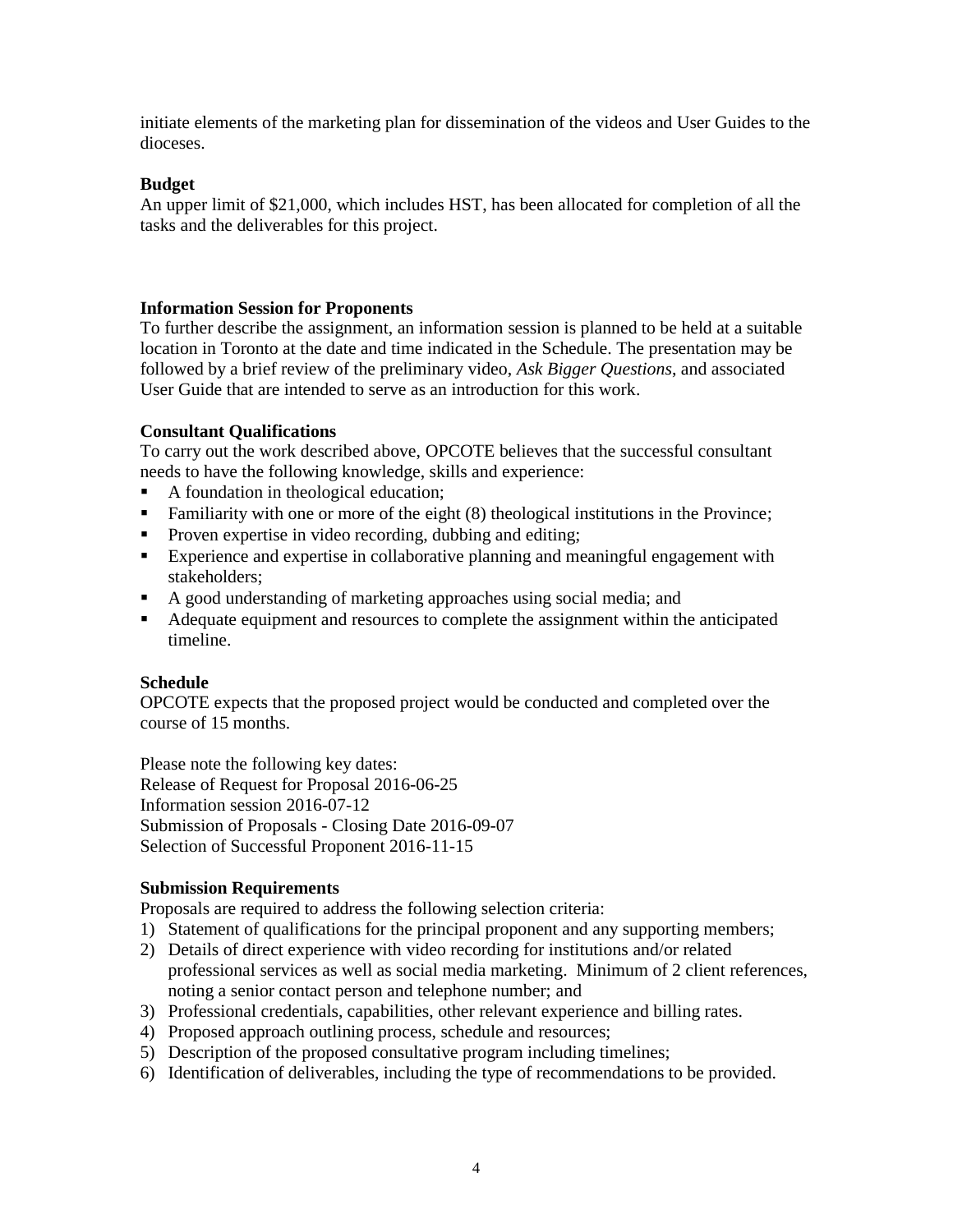- 7) Identification of anticipated OPCOTE responsibilities including turnaround times for review of deliverables to achieve the proposed timelines;
- 8) A firm quotation to complete the project and a proposed milestone payment schedule;
- 9) A formal proposal, clearly marked "RFP No. 2016-01 Digital Media for promoting Theological Education" is required to be submitted no later than September 07, 2016, at 3:00 p.m. (the "Closing Date and Time").

The proposal is to be submitted in a digital format (Either a CD, DVD or a USB Key). The proponent's name must be noted, together with the RFP number.

Proposals are to be submitted to: The Rev'd Canon R. Terry DeForest Vision Advocate and Director of Human Resources Anglican Diocese of Niagara Cathedral Place, 252 James Street North Hamilton, ON L8R 2L3 (905) 527-1316 ext. 340 [terry.deforest@niagaraanglican.ca](javascript:void(window.open()

It is the proponent's sole responsibility to ensure that its proposal is received before the Closing Date and Time.

#### **Evaluation Methodology**

Proposals will be assessed and graded by an Evaluation Team which will include representatives from the OPCOTE Working Group. A recommendation will be made from the Evaluation Team to OPCOTE for approval and for final submission to Provincial Council for a final decision.

Selection criteria for the consultant will focus on experience and resource capabilities, specific to digital media production and marketing for institutions.

Consideration will also be given to the proponent's resources and capabilities to undertake the assignment and value for money.

#### **Clarification or Inquires**

All requests for clarification concerning this Request for Proposal should be made by email to the attention of The Rev'd Canon R. Terry DeForest, Convenor OPCOTE Working Group, [terry.deforest@niagaraanglican.ca](javascript:void(window.open()

No contact is permitted with any OPCOTE member, except the contact person identified above.

#### **Additional Terms and Conditions**

- OPCOTE and/or Provincial Council may amend the requirements and specifications set out in this Request for Proposal at its discretion.
- OPCOTE and/or Provincial Council may cancel or withdraw this Request for Proposal at its discretion. OPCOTE is not bound to accept the lowest or any offer for these services and may reject any or all proposals. OPCOTE reserves the right not to award a contract to